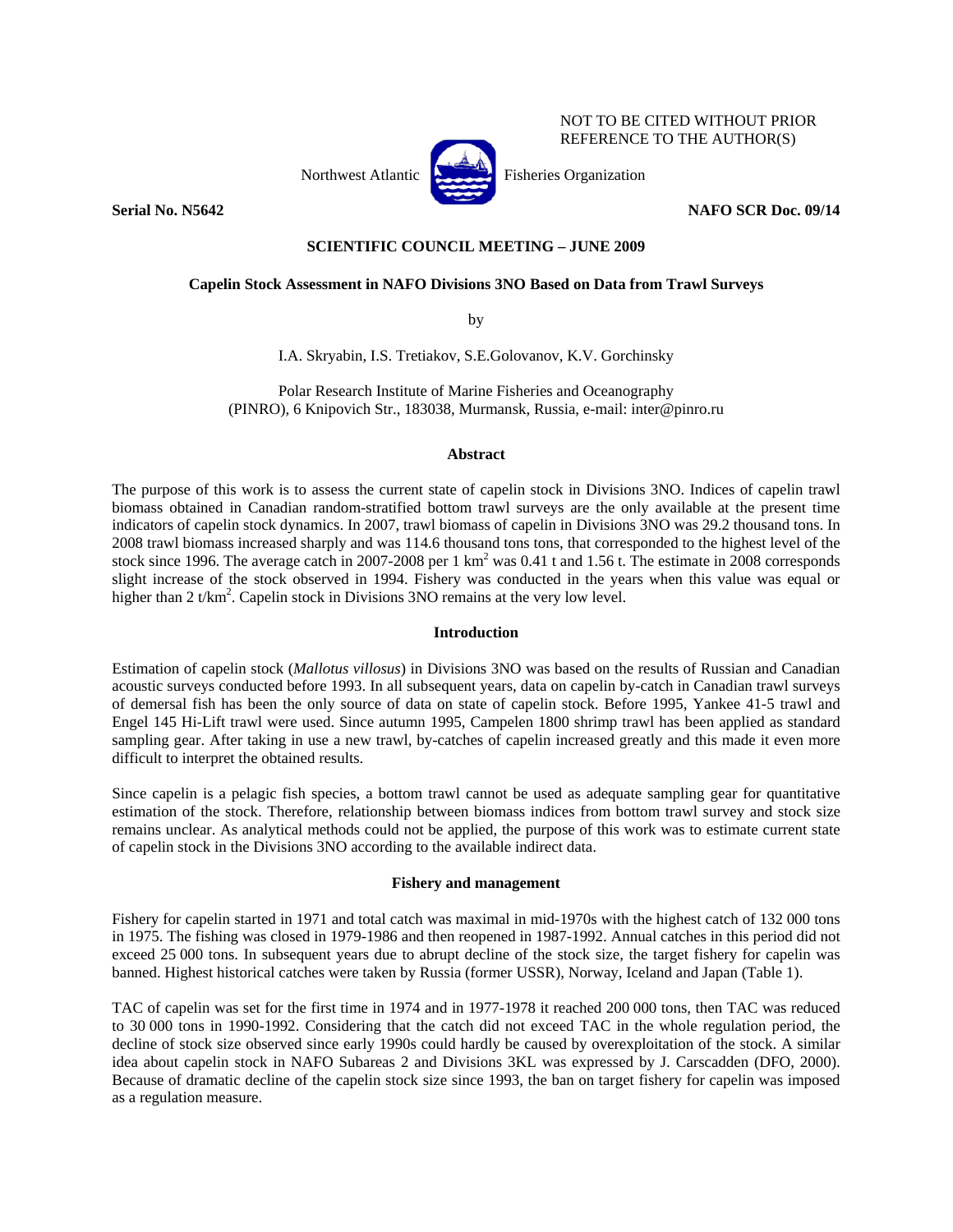## **Research surveys**

- 1) Acoustic surveys of capelin stock in Divisions 3NO were conducted by the USSR/Russia in 1975-1994 and Canada in 1981-1992.
- 2) Spring bottom trawl surveys of Canada in 1995-2008.

## **Biological characteristics**

Compared to the previous survey, when one modal class of 15 cm was expressed in the length composition of capelin, in 2008 modal class was same (seen Fig. 1). Similar to the last year, proportion of males and females remained the same. A number of juveniles increased 2 times compared to the previous year and constituted about 0.01 % (Fig. 2). Dependences between capelin length and weight (Fig. 3), obtained with the use of GLM procedure have shown decrease of the average weight according with 3 previous years.

### **Stock assessment**

### *Stock assessment based on data of acoustic surveys*

Acoustic surveys of capelin stock in Divisions 3NO were conducted by the USSR/Russia in 1975-1994 and Canada in 1981-1992. Now, it is difficult to compare the results of these surveys since some Russian assessments were merged for Divisions 3LNO. However, both surveys showed that maximum stock size was registered in 1988 and then an abrupt decline was observed after 1990 (Table 2). Despite the collapse of the stock registered in surveys conducted in Divisions 3 LNO, TAC remained at the same level of 30 000 tons in 2 years.

In recent years, STACFIS several times has advised to conduct investigations of capelin stock in Division 3NO utilizing trawl-acoustic surveys to allow comparison with historical time series. However, this advice was not followed.

## *Indices of trawl biomass according to the data from Canadian spring surveys*

Indices of capelin biomass obtained in Canadian random-stratified bottom surveys are the only available at the present time indicators of capelin stock dynamics. Since autumn 1995, Campelen 1800 shrimp trawl has been used as a standard sampling gear instead of Engel 145 Hi-Lift trawl and the catch rate of Campelen trawl for capelin appeared to be much higher (Lilly and Simpson, 2000).

The applicability of biomass indices obtained by Campelen trawl for assessment of capelin stock was investigated by identification of relationship between values of trawl and acoustic biomasses of capelin in Division 3L obtained in 1999-2004 (Gorchinsky and Golovanov, 2005).

In 1996-2007, trawl biomass of capelin in Divisions 3NO varied greatly from 3.9 to 58.1 thousand tons (Fig. 4). In 2008, trawl biomass sharply increased and was 114.6 thousand tons.

Based on the results of classification of average catches per  $1 \text{ km}^2$  in 1990-2004, the estimate in 2005 corresponds to the lowest level of the stock observed in the period since 1996. In 2008, the average catch per  $1 \text{km}^2$  obtained by bootstrapping of values of actual catches, increased insufficiently and constituted 1.56 t/km<sup>2</sup> (Fig. 5). Fishing was conducted in the years when this parameter exceeded or was approximately close to 2 t/km<sup>2</sup>.

The results of assessment show that capelin stock in Division 3NO remains in depressive state (Shibanov et al. 2002; Gorchinsky 2003, 2004; Gorchinsky and Golovanov, 2005; Golovanov and Gorchinsky, 2006). Results of analysis of capelin stock status in 2008 give ground to prolong advice of the Scientific Council about the ban on target fishery for capelin in 2009-2010. A more precise estimation of the stock will be possible if trawl-acoustic surveys are resumed.

In today situation when the target fishing is banned and no acoustic surveys of capelin in Divisions 3NO are conducted on a regular basis, it is impossible to calculate LRPs.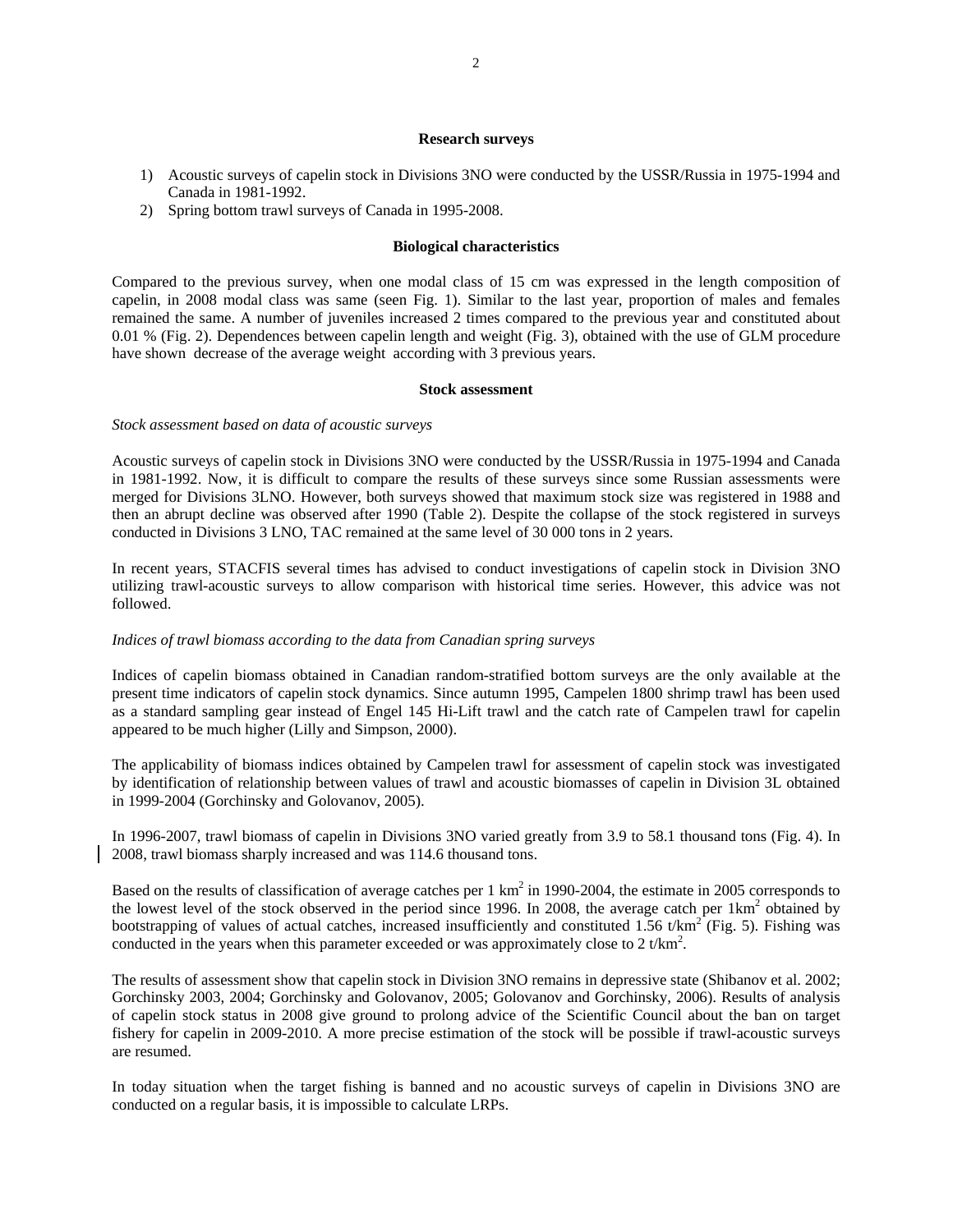### *Distribution of capelin stock*

In 8 cases during last 10 years capelin stock distributed mostly in Division 3O or approximately in even proportions between the Divisions. The characteristic pattern of the distribution was that in odd years main aggregations as a rule occurred on the slopes of the bank and in even years fish mostly concentrated in the central shallow part of the bank. In 2005, the distribution was to some extent different from that in previous year and the highest catches were registered in the central shallow part of the bank. In 2008, survey was covered only shallow part of Divisions 3NO and number of trawl stations were the same compared to previous years (Fig. 6).

## **Acknowledgments**

We would like to express our gratitude to F. K. Mowbray from Department of Fisheries and Oceans, St. John's, Canada for data of Canadian scientists collected in trawl surveys and cooperation on this report.

### **References**

- ANON. 2000. DFO 2000. Capelin in Subarea 2+Div. 3KL Update. DFO Science Stock Status Report B2-02 (2001). 5 p.
- CARSCADDEN, J. 1986. The Southeast Shoal (Div. 3NO) capelin stock. NAFO SCR Doc. 86/53. 7p.
- DOUBLEDAY, W. G. (ed.). 1981. Manual on groundfish surveys in the Northwest Atlantic. NAFO Sci. Coun. Studies 2. P. 7-55.
- GORCHINSKY, K. V. 2003. Using Trawlable Biomass Data from Canadian Bottom Trawl Survey in Spring 2002 to estimate Capelin State of the Stock on the Grand Bank. NAFO SCR Doc. 03/37.6 p.
- GORCHINSKY, K. V. 2004. 2004. Update on Capelin Stock Status in Divisions 3NO. NAFO SCR Doc. 04/17. 5 p.
- GORCHINSKY, K. V. and GOLOVANOV, S. E. 2005. State of Capelin Stock in NAFO Divisions 3NO Based on Data from Trawl Surveys. NAFO SCR Doc. 05/17. 9 p.
- GOLOVANOV, S. E., and K. V. GORCHINSKY. 2006. Updated State of Capelin Stock in NAFO Divisions 3NO Based on Data from Trawl Surveys. NAFO SCR Doc. 06/06. 7 p.
- LILLY, G. R. 1999. By-catches of capelin during spring and autumn bottom-trawl surveys in Divisions 2J3KL in 1998. In: Capelin in SA2 + Div. 3KL. Edited by Anon. CSAS Res. Doc. 99/206. P. 83-111.

LILLY, G. R. AND M. SIMPSON. 2000. Distribution and biomass of capelin, Arctic cod and sand lance on the Northeast Newfoundland Shelf and Grand Bank as deduced from bottom trawl surveys. DFO Can. Stock Assess. Sec. Res. Doc., 91. P. 1-40.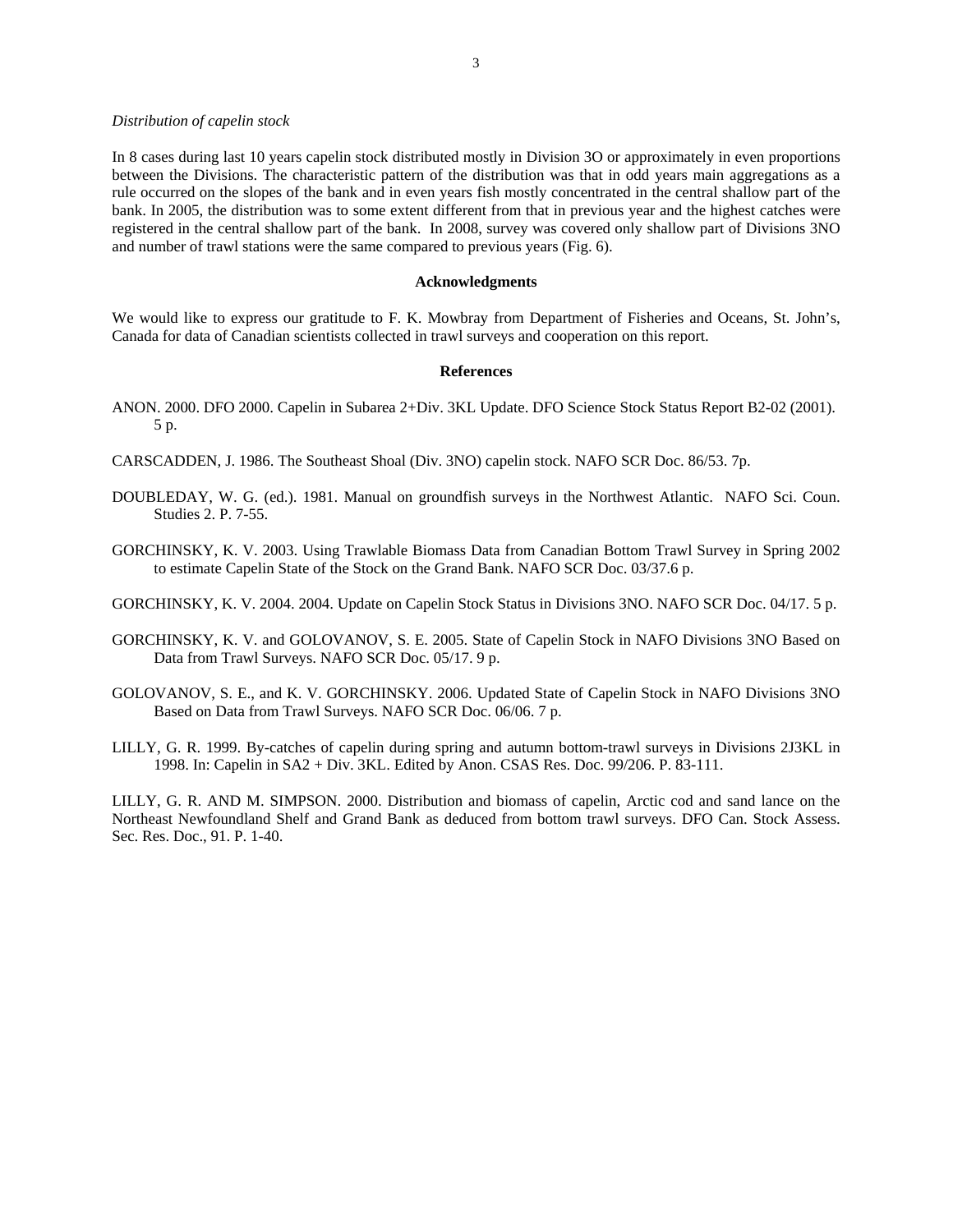| Year BGR |     | CAN CUB DDR    |     |    | <b>ISL</b> | <b>IRL</b> | <b>JPN</b> | <b>NOR</b>                     |                | POL E/PRT ROM E/ESP |                |      | <b>RUS</b> | <b>Total</b>        | <b>TAC</b>          |
|----------|-----|----------------|-----|----|------------|------------|------------|--------------------------------|----------------|---------------------|----------------|------|------------|---------------------|---------------------|
| 1970     |     |                |     |    |            |            |            |                                |                |                     |                |      |            | $\bf{0}$            |                     |
| 1971     |     |                |     |    |            |            |            |                                |                |                     |                |      | 750        | 750                 |                     |
| 1972     | 166 |                |     |    |            |            |            |                                |                |                     |                |      | 20598      | 20764               |                     |
| 1973     |     | 1658           |     |    |            |            |            | 41293 203                      |                |                     |                |      |            | 83721 126875        |                     |
| 1974     |     | 3698           |     |    |            |            |            | 43682                          |                | 500                 |                | 4016 |            | 48855 100751 148000 |                     |
| 1975     |     |                |     |    | 15814      |            | 2734       | 37477 4306                     |                |                     |                | 3748 |            | 67704 131783 180000 |                     |
| 1976     | 311 | 5233           |     |    | 8839 230   |            | 5007       | 23178 3778                     |                |                     |                |      |            |                     | 63610 110186 180000 |
| 1977     |     | 36             | 700 |    | 2994       |            | 3746       | 21499                          | 401            |                     |                |      |            | 17322 46698 200000  |                     |
| 1978     |     |                |     | 56 | 116        |            | 665        | 4237                           | $\overline{7}$ |                     | $\overline{7}$ |      | 119        |                     | 5207 200000         |
| 1979     |     |                |     |    |            |            |            |                                |                |                     |                |      |            | $\bf{0}$            | $\mathbf 0$         |
| 1980     |     |                |     |    |            |            |            |                                |                |                     |                |      |            | 0                   | $\mathbf 0$         |
| 1981     |     |                |     |    |            |            |            |                                |                |                     |                |      |            | $\bf{0}$            | $\mathbf 0$         |
| 1982     |     |                |     |    |            |            |            |                                |                |                     |                |      |            | 0                   | $\boldsymbol{0}$    |
| 1983     |     |                |     |    |            |            |            |                                |                |                     |                |      |            | 0                   | $\boldsymbol{0}$    |
| 1984     |     |                |     |    |            |            |            |                                |                |                     |                |      |            | $\bf{0}$            | $\boldsymbol{0}$    |
| 1985     |     |                | 3   |    |            |            |            |                                |                |                     |                |      |            | 3                   | $\mathbf 0$         |
| 1986     |     |                |     |    |            |            |            |                                |                |                     |                |      |            | 0                   | $\mathbf 0$         |
| 1987     |     |                |     |    |            |            | 793        |                                |                |                     |                |      | 14         | 807                 | 10000               |
| 1988     |     |                |     |    |            |            | 1395       | 1094                           |                |                     |                |      | 4738       | 7227                | 15000               |
| 1989     |     |                |     |    |            |            | 2222       | 4085                           |                |                     |                |      | 3189       | 9496                | 28000               |
| 1990     |     |                | 85  |    |            |            | 2054       | 8415                           |                |                     |                |      | 14076      | 24630               | 30000               |
| 1991     |     |                | 118 |    |            |            |            |                                |                |                     |                |      |            | 118                 | 30000               |
| 1992     |     |                | 65  |    |            |            |            |                                |                |                     |                |      |            | 65                  | 30000               |
| 1993     |     |                | 3   |    |            |            |            |                                |                |                     |                |      |            | $\mathbf{3}$        | $\boldsymbol{0}$    |
| 1994     |     |                |     |    |            |            |            |                                |                |                     |                |      |            | $\bf{0}$            | $\boldsymbol{0}$    |
| 1995     |     |                |     |    |            |            |            |                                |                |                     |                |      |            | $\bf{0}$            | $\boldsymbol{0}$    |
| 1996     |     |                |     |    |            |            |            |                                |                |                     |                |      |            | 0                   | $\boldsymbol{0}$    |
| 1997     |     |                |     |    |            |            |            |                                |                |                     |                |      |            | 0                   | $\boldsymbol{0}$    |
| 1998     |     |                |     |    |            |            |            |                                |                |                     |                |      |            | $\bf{0}$            | $\boldsymbol{0}$    |
| 1999     |     |                |     |    |            |            |            |                                |                |                     |                |      |            | 0                   | $\boldsymbol{0}$    |
| 2000     |     |                |     |    |            |            |            |                                |                |                     |                |      |            | 0                   | $\mathbf 0$         |
| 2001     |     |                |     |    |            |            |            |                                |                |                     |                |      |            | 0                   | $\boldsymbol{0}$    |
| 2002     |     |                |     |    |            |            |            |                                |                |                     |                |      |            | 0                   | $\mathbf 0$         |
| 2003     |     |                |     |    |            |            |            |                                |                |                     |                |      |            | 0                   | $\boldsymbol{0}$    |
| 2004     |     |                |     |    |            |            |            |                                |                |                     |                |      |            | $\bf{0}$            | $\boldsymbol{0}$    |
| 2005     |     |                |     |    |            |            |            |                                |                |                     |                |      |            | $\bf{0}$            | $\boldsymbol{0}$    |
| 2006     |     |                |     |    |            |            |            |                                |                |                     |                |      |            | $\bf{0}$            | $\pmb{0}$           |
| 2007     |     |                |     |    |            |            |            |                                |                |                     |                |      |            | $\bf{0}$            | $\mathbf 0$         |
| 2008     |     |                |     |    |            |            |            |                                |                |                     |                |      |            | 0                   | 0                   |
| Total    |     | 477 10625 1059 |     |    |            |            |            | 56 27763 230 20670 193375 8695 |                | 500                 | 7              |      |            | 7764 338772 609993  |                     |

TABLE 1. Nominal catch and TAC of capelin in NAFO Divisions 3NO (tons)

Note: TACs in 1974-1978 are merged for NAFO Div. 3LNO.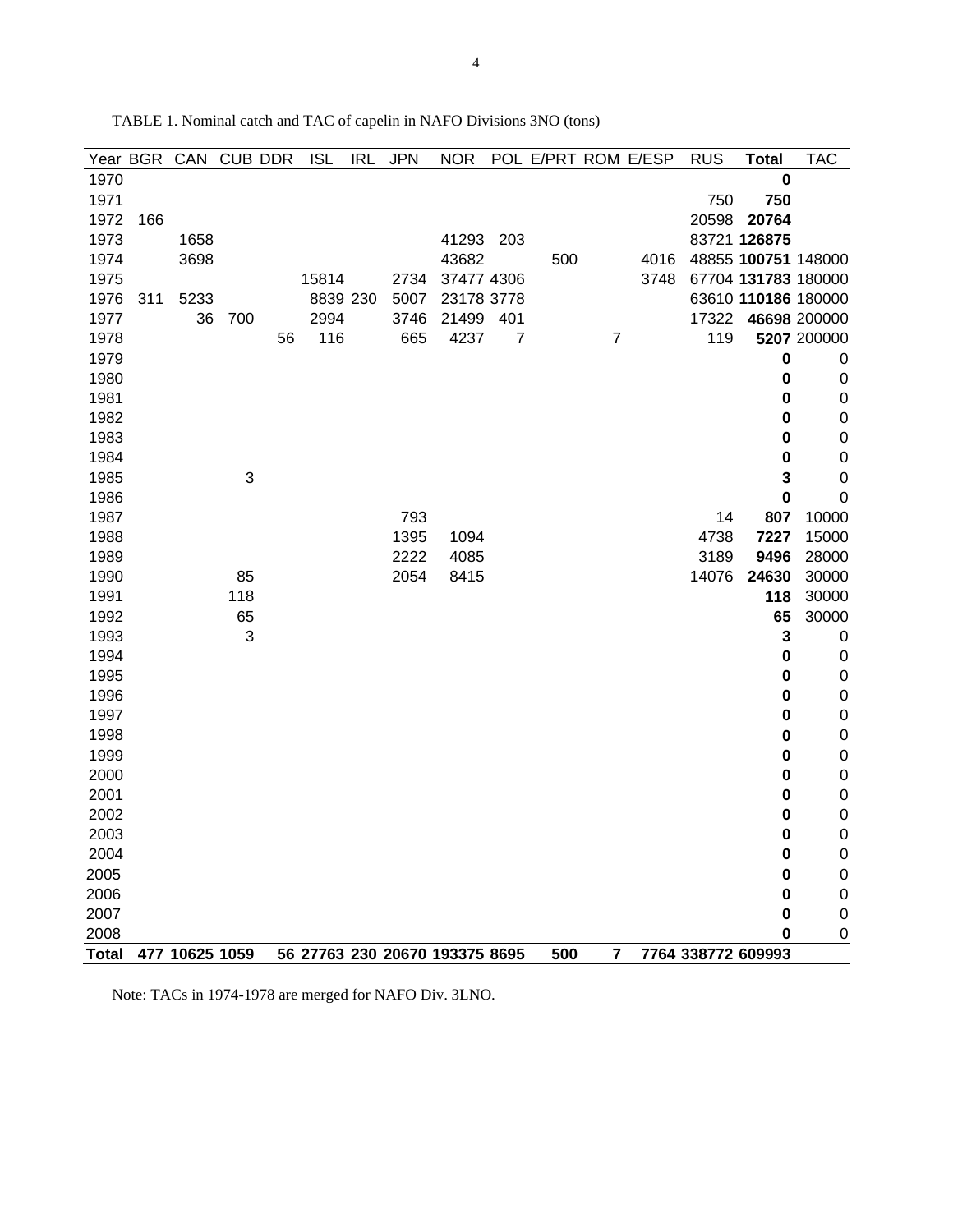| Year |       | USSR 3LNO Canada 3NO | Year |      | USSR 3LNO Canada 3NO |
|------|-------|----------------------|------|------|----------------------|
| 1975 | 1050* |                      | 1985 | 2200 | 212                  |
| 1976 | 685*  |                      | 1986 | 1491 | 494                  |
| 1977 | 1000* |                      | 1987 | 2161 | 229                  |
| 1978 | 310   |                      | 1988 | 3900 | 561                  |
| 1979 | 483   |                      | 1989 | 2455 | 28                   |
| 1980 | 0     |                      | 1990 | 3752 |                      |
| 1981 | 109   | 223                  | 1991 | 118  |                      |
| 1982 |       | 419                  | 1992 |      | 4                    |
| 1983 | 346   | 219                  | 1993 | 315  |                      |
| 1984 | 2880  | 85                   | 1994 | 83   |                      |
|      |       |                      |      |      |                      |

TABLE 2. Estimate of capelin stock according to the data of Russian and Canadian acoustic survey in 1975-1994 (thousand tons)

\* biomass of mature capelin in Divisions 3NO.



Fig. 1. 3NO capelin length series from spring surveys in 2007-2008.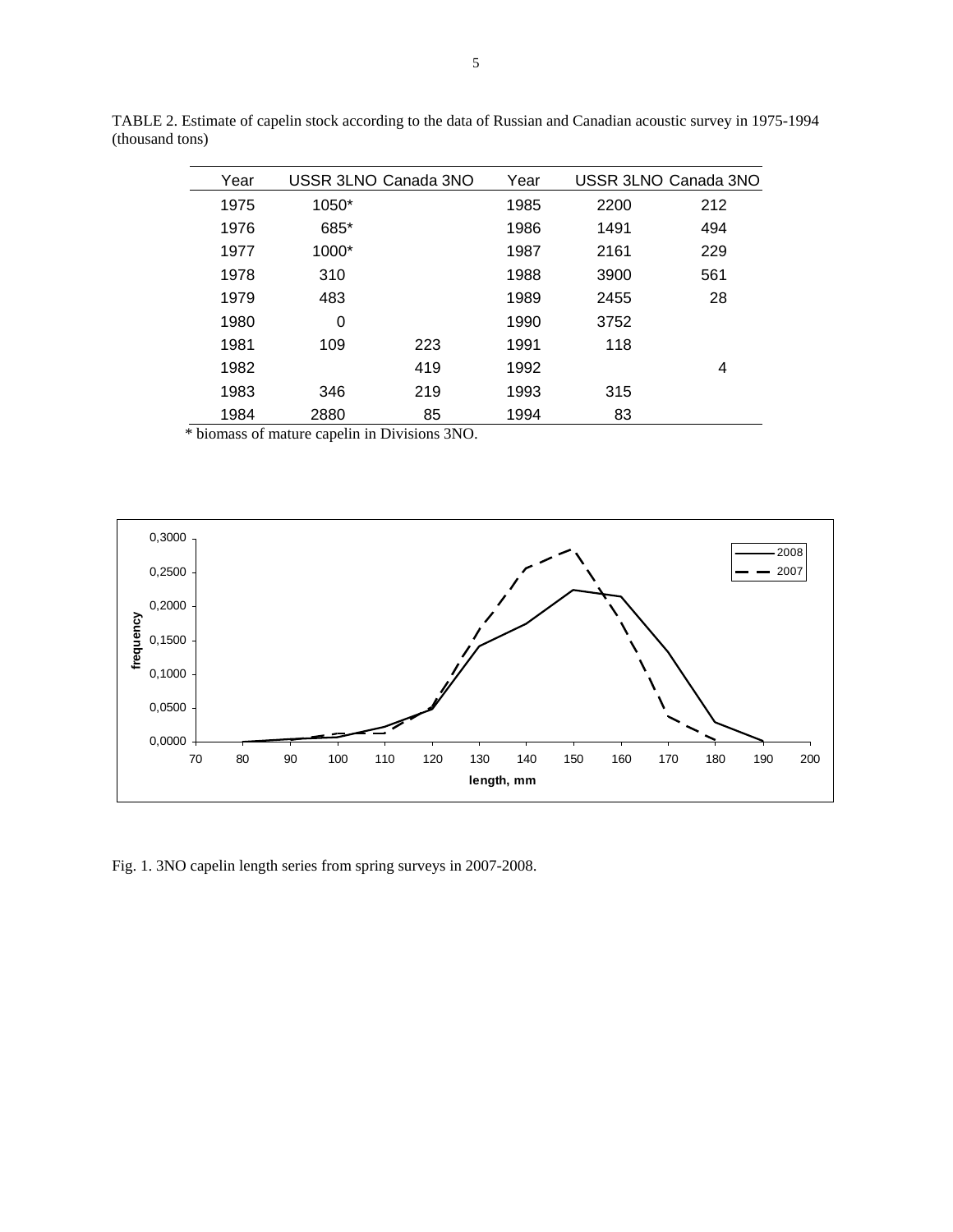

Fig. 2. Length composition of capelin on the spring survey data in 2007-2008.



Fig. 3. 3NO capelin length-weight relationship in 2007-2008.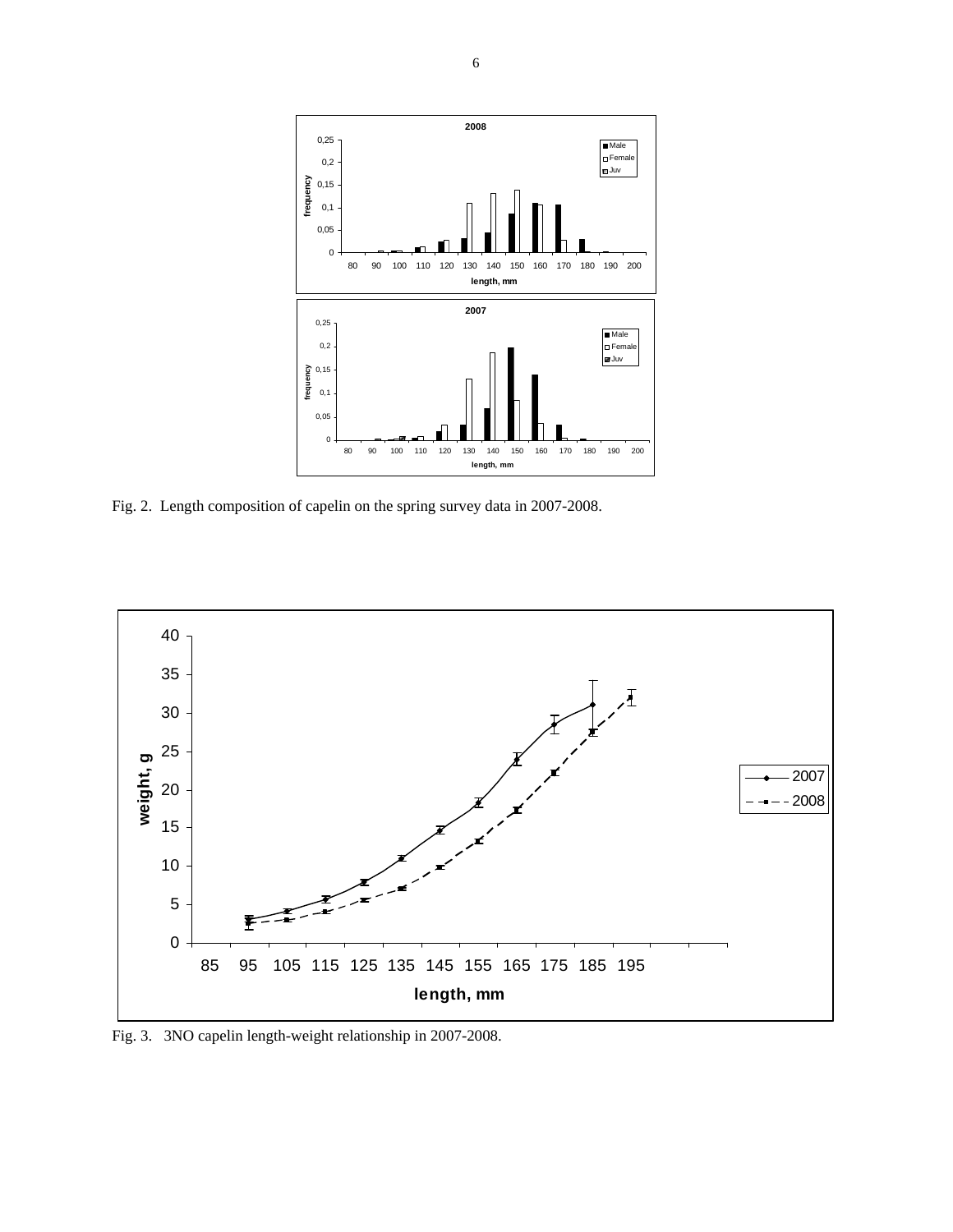

Fig. 4. Estimates of trawl biomass of capelin in Div. 3NO according to the data of Canadian spring surveys conducted in 1996-2006.



Fig. 5. Average catch (t/km<sup>2</sup>) according to the data of Canadian spring surveys in Div. 3NO.